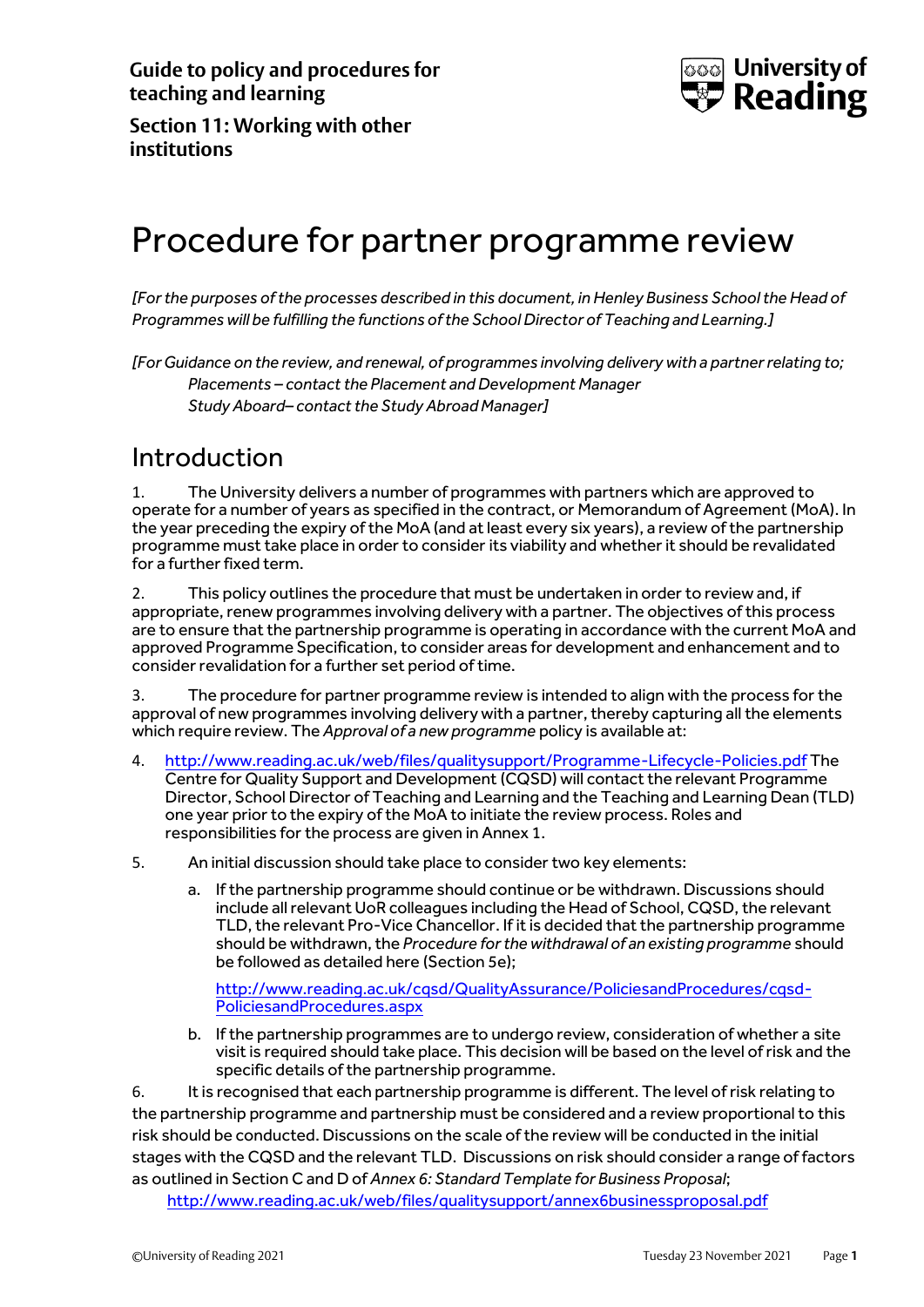### Review

- 7. A review of partnership programmes is made up of the following elements:
	- Self-Evaluation and Business Planning document to include a review on the T&L and operational aspects of the programme to date, a financial review, and comments on future plans and development of the programme. The School will produce this document based on the template available on request from CQSD.
	- Partnership Programme Review review of the operation of the partnership and programme and its continuing strategic fit with the School, University and Partner Institution. A site visit will be conducted where required. CQSD and the relevant TLD will compile this report.

These documents and reports will be presented to UPB, usually with a recommendation and action plan for any on-going improvements and enhancements highlighted in the review. UPB will make a decision on the approval of the continuation of the partnership and programme.

This will precede the renewal of the Memorandum of Agreement with the partner.

The flowchart in annex 2 represents an ideal sequence of events.

### Periodic Review

8. The documentation resulting from the most recent Periodic Review will inform the partnership programme review and will provide guidance for initial discussions. The TLD will identify any areas within the Periodic Review that are relevant to the partnership programme and merit further consideration.

9. If a Periodic Review and the expiration of the existing MoA occur within in a similar time frame it may be possible to conduct the Periodic Review at the same time as the Partner Review. If this does occur, the Chair of the Periodic Review may also act as Chair for the site visit in consultation the TLD.

### Self-Evaluation and Business Planning Document

10. Following the initial meeting with the TLD and CQSD, the School is required to complete the Self-Evaluation and Business Planning Document, a template of which can be found in Section 11b here;

[http://www.reading.ac.uk/cqsd/QualityAssurance/PoliciesandProcedures/cqsd-](http://www.reading.ac.uk/cqsd/QualityAssurance/PoliciesandProcedures/cqsd-PoliciesandProcedures.aspx)[PoliciesandProcedures.aspx](http://www.reading.ac.uk/cqsd/QualityAssurance/PoliciesandProcedures/cqsd-PoliciesandProcedures.aspx)

This document requires descriptive and reflective commentary relating to the academic and administrative operation of the programme as well as consideration of future developments. The document is designed to encompass all types of partnership programmes and, as such, Schools should only answer questions relevant to the type of model appropriate to their programme. CQSD are available to provide support in completion of the document.

11. The Self-Evaluation and Business Planning document must be completed prior to the Partnership Review being conducted and any potential site visit taking place. However as stated in paragraph 5, decisions regarding site visit should be made as early as possible and subsequent arrangements be in hand on completion of the Business Proposal.

### Partnership Programme review

12. The Partnership Programme Review will be conducted by CQSD and the TLD and is intended to formally review the:

- academic and administrative operation of the partnership programme from recruitment to graduation
- operation of the partnership as a whole
- strategic fit within the School, University and Partner Institution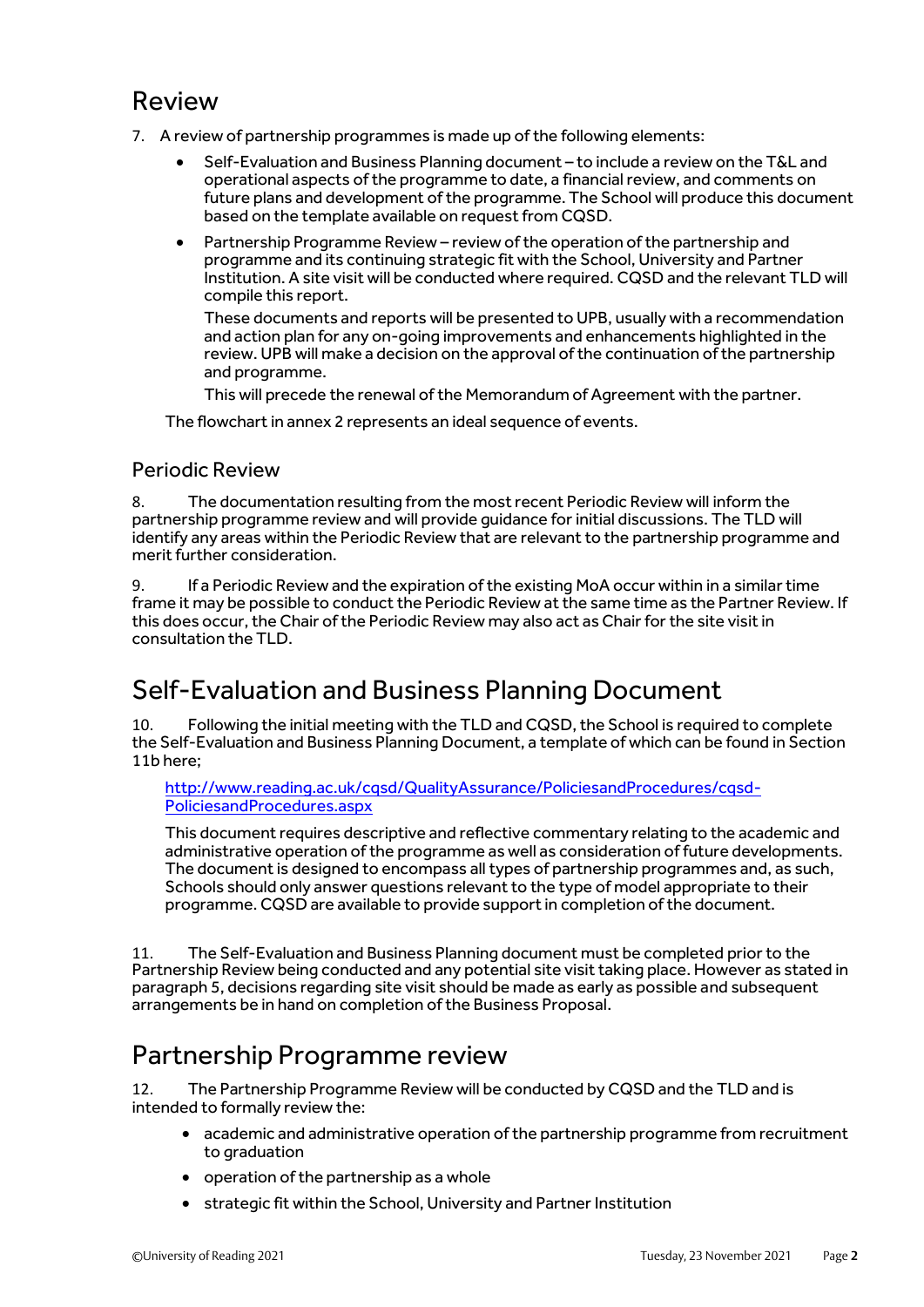- The continued suitability of the partnering institution
- 13. This review will be based on:
	- *Discussions with University staff:* Head of School, School Director of Teaching and Learning, Programme Director, Academic staff involved, Administrative staff, Reading International Office, International Partnerships Team, Support Services (such as: Student Support Centres, the Library, TEL Team/IT, admissions etc) the relevant Pro-Vice Chancellor.
	- *Discussionswith Partner staff:* Programme Lead, academic staff, support staff, senior leaders
	- *Discussions with students:* Student representatives on the relevant programme(s)
	- *Documentary evidence:* Self-evaluation and Business Planning Document, Periodic Review report, Memorandum of Agreement, Annual Monitoring Forms, Partner Programme Sub-Reports, Operational Handbook, any other reports/correspondence relating to the partnership programme (accreditation, QAA, partner accreditation/review etc.)
	- *Site visit(where conducted)*
	- 14.If a site visit is required, it will normally be conducted by the relevant TLD and a member of CQSD. The visit would follow up and discuss issues raised during the Periodic Review, the Self-Evaluation and Business Planning document, and discuss the operation of the partnership including:
	- Meeting(s) with staff involved in the delivery, management and support of the partnership programme
	- Areas of best practice and areas for development
	- Communication between the two institutions
	- Day to day management and processes do they work? Are they effective? How might they be improved?
	- The impact of any changes at the partner or in the national/international context on the partnership
	- Long term sustainability and future plans
	- Strategic plans of the partner institution
	- Confirmation that the partnership programme is conducted within the remit of the MoA (covering admissions, assessment, student experience and support)
	- Meeting with students on the programme
	- Tour of the learning and support facilities
	- Opening discussions on the financial settlement (dealt with formally as part of the renegotiation of the MoA)

15. As part of the review, CQSD and the TLD may require documentation from the partner (relating to legal and financial standing, programme specific and teaching and learning documents etc.) and would ideally receive this prior to undertaking a site visit.

16. Where a site visit is notrequired, a desk-based review will be conducted by CQSD in collaboration with the TLD. In this situation, the same investigations should be conducted, utilising video conferencing, where appropriate, to conduct discussions with key stakeholders at the partner which should include students and alumni.

On occasion, where a physical site visit has been recommended but the partner is due to visit UoR within a reasonable time frame of the review, a UoR based review may be conducted. Additionally, the TLD and CQSD will meet with partnership staff during this visit to the University. In these situations the degree of risk related to the partnership programme will act as the determining factor.

17. The TLD and CQSD will compile the Partnership Programme Review report.

18. The report will initially be submitted to the School to prepare an Action Plan in response to areas which require further development and enhancement. This Action Plan will be submitted to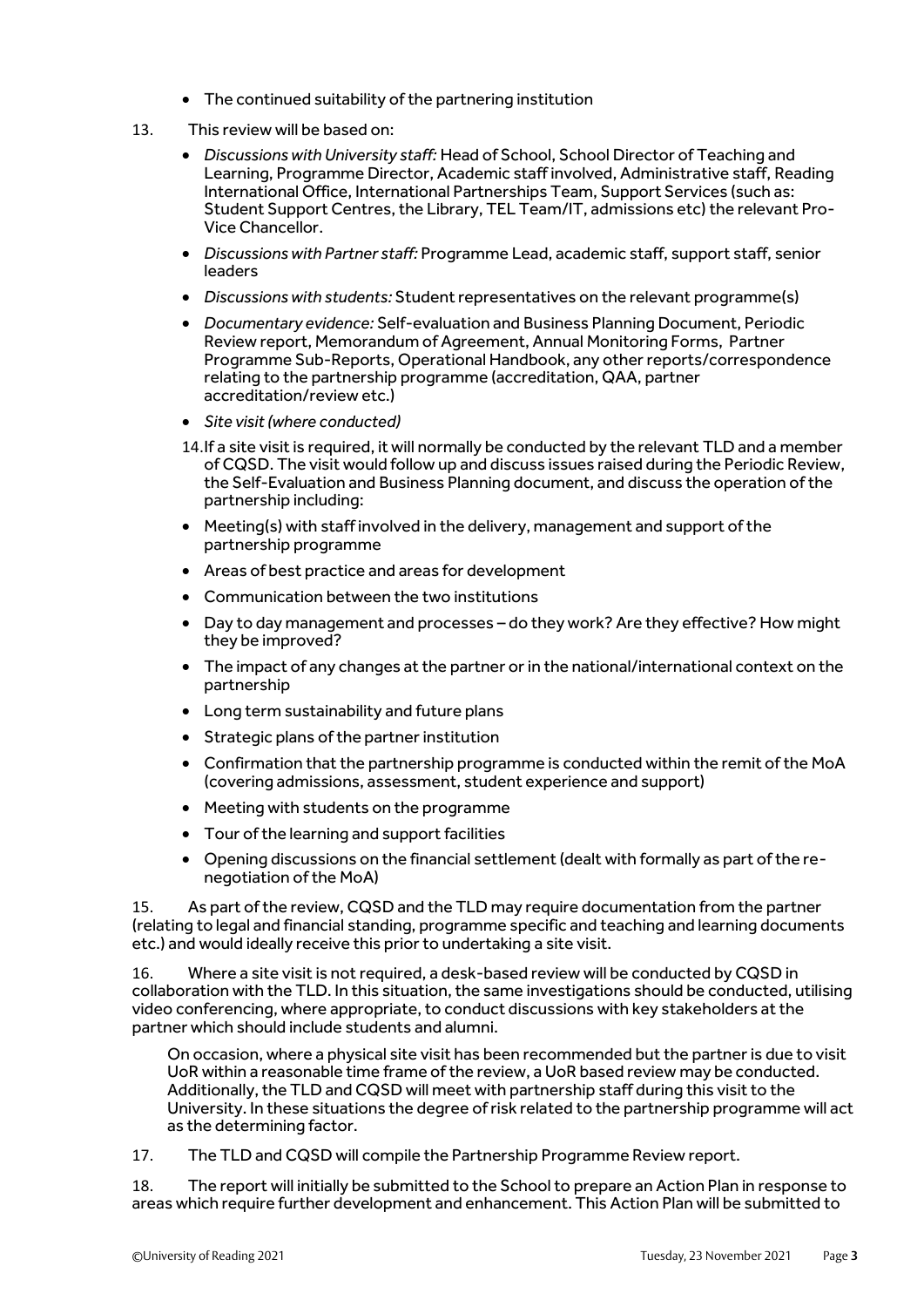the TLD and CQSD who will confirm that the response adequately covers recommendations arising from the review. The Action Plan will act as appendix to the Partnership Programme Review.

## Approval

- 19. Once all documentation is finalised, CQSD and the TLD will submit the following paperwork to the University Programme Board (UPB) and recommend, as appropriate, renewal of the partnership programme;
	- Partnership Report including School's response and Action Plan
	- Annex 1; Self-evaluation and Business Planning document

20. For partnership programme renewals which it has approved, UPB will submit its reportto the University Board for Teaching and Learning and Student Experience (UBTLSE). UBTLSE will consider the renewal of the partnership programme.

21. On approval, CQSD, the International Partnerships Team, the School and Legal Services will draw up a revised Memorandum of Agreement in negotiation with the partner. This will include amendments to reflect recommendations and changes arising from the review process. The International Partnerships Team will also establish whether the Memorandum of Understanding (MoU) between UoR and the partner also requires renewal.

22. CQSD will advise the Global Engagement Strategy Board ofthe renewal of the partnership programme.

23. The School will be responsible for completing the actions outlined in the Action Plan and providing an update to UPB one year after the partnership programme has been renewed.

24. The School will further be responsible for updating any documentation relating to the partnership programme with particular attention given to the Operational Handbook.

- 25. In the event that UPB recommends that a partnership programme be discontinued, the partner will be notified in writing by the University.
- 26. This notification will be drafted in accordance with the terms for notice of termination contained with the Memorandum of Agreement, and also outline the rationale for discontinuation of the partnership programme.
- 27. In the event of discontinuation of the programme, the Head of School will be responsible for ensuring that a withdrawal plan, charting the activities and financial commitment required until all students have successfully completed the partnership programme, is drawn up. The withdrawal plan will be sent for to CQSD and the TLD for onward reporting to UPB.

| Keeper | Reviewed | Approved By   | Approval Date | Version                 |
|--------|----------|---------------|---------------|-------------------------|
| CQSD   |          | <b>JBTLSE</b> | 11/2021       | $2.0 -$ minor revisions |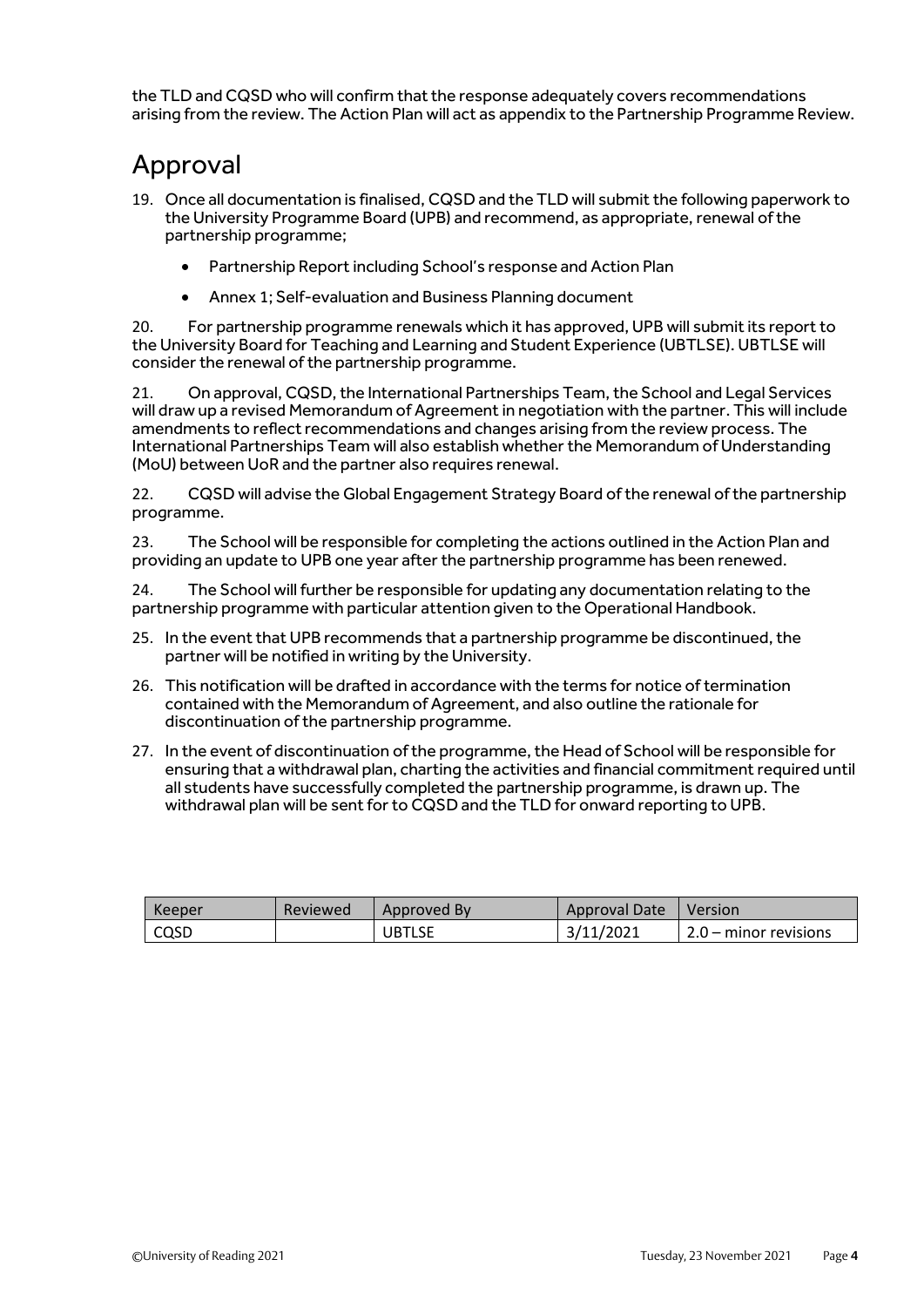# Annex 1

## Roles and responsibilities in the review of partnership programmes

### Overall responsibility

The overall responsibility for the review of programmes involving delivery with a partner and partnership review lies with the relevant TLD. Support for the TLD in this respect will be provided by CQSD.

### Specific roles and responsibilities

#### **Self-evaluation and Business Planning document**

The School will take the lead on the production of the Self-Evaluation and Business Planning Document, with support from their Finance Business Partner, CQSD and the TLD.

#### **Partnership Programme Review**

The TLD will oversee the Partnership Programme Review supported by CQSD and the School. The TLD and CQSD will identify the key individuals to be involved in contributing to the review.

This may include:

- Pro Vice Chancellor (Teaching and Learning)
- Head of School
- School Director of Teaching and Learning
- Programme Director
- Academic staff involved in the delivery of the programme
- Administrative or Professional staff involved in the operation of the programme
- Director of the Reading International Office (where applicable)
- International Partnerships Team
- Support Services (such as Student Support Centres, the Library, TEL Team/IT, Admissions etc)
- Equivalent staff to the above at the Partner